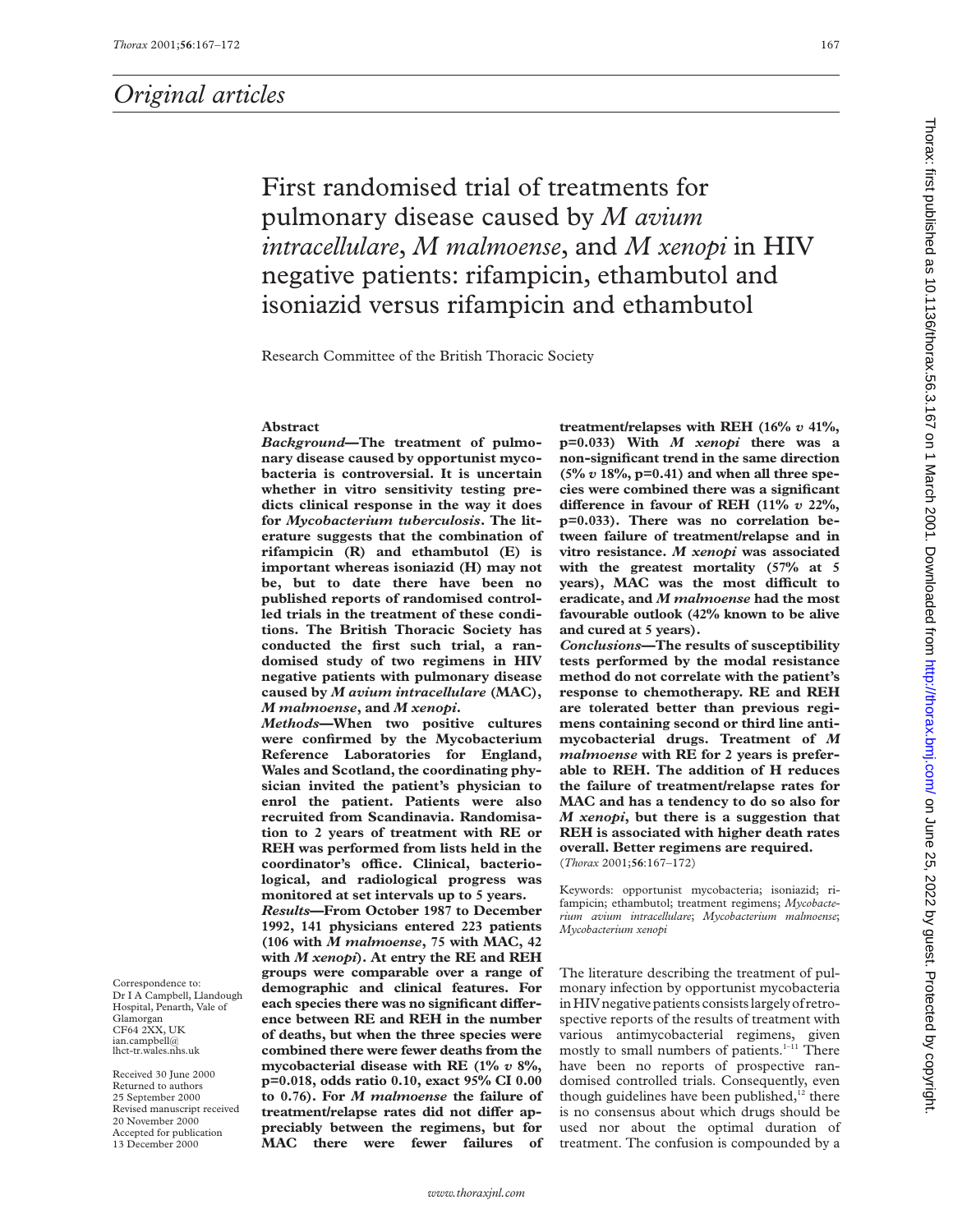seemingly paradoxical lack of correlation between the clinical response and the results of conventional in vitro susceptibility tests of single antimycobacterial drugs.<sup>5 6 8 9 1</sup>

In some of the retrospective series it was apparent that patients did better when first line antituberculosis drugs were used than when patients were treated with regimens which were based on the results of sensitivity testing and which included second line drugs. $4-68914$  Toxicity from such reserve drugs and lack of compliance are likely to be partial explanations for these findings but the work of Heifets,<sup>15</sup> Banks and Jenkins,<sup>16</sup> and of Hoffner et al<sup>17</sup> indicated synergy between rifampicin and ethambutol and explains why regimens containing these two drugs were successful, even when there was resistance in vitro to each drug when tested singly against the organism. These authors also found that, although streptomycin sometimes interacted synergistically with ethambutol (E) and rifampicin (R), isoniazid (H) did not appear to do so, which raised the question as to whether H confers any therapeutic advantage when added to R and E.

Against this background the Research Committee of the British Thoracic Society has conducted the first prospective randomised controlled trial in HIV negative patients infected with *M avium intracellulare* (MAC), *M malmoense,* or *M xenopi*. The aim was to compare the regimen of rifampicin, ethambutol and isoniazid (REH) with the regimen of rifampicin and ethambutol (RE), the duration of chemotherapy being 2 years with follow up for 3 years after the end of chemotherapy. In addition to being a multinational (Britain and Scandinavia) clinical trial, the study serves as the first prospective survey of the long term outcome of treatment of patients with pulmonary disease caused by these mycobacterial species.

## **Methods**

### PATIENTS

Patients were eligible for inclusion in the study if (1) they were aged 16 years or over; (2) the chest radiograph showed changes compatible with mycobacterial disease and/or there was clinical evidence of mycobacterial pulmonary disease; (3) the sputum was positive on culture for MAC, *M malmoense*, or *M xenopi* on at least two occasions; (4) they were not known to be HIV positive; and (5) they gave informed consent.

Pregnant women and patients with terminal or pre-terminal disease, psychoses, previous intolerance to one or more of the trial drugs, or with active co-infection by *M tuberculosis* or *M bovis* were not included in the study. HIV tests were not requested but patients known to be HIV positive were excluded from the study. In Britain the Mycobacterium Reference Unit (MRU) for England and Wales and the MRU for Scotland informed the coordinator once two positive isolates were obtained from a patient. The coordinator contacted the patient's physician and informed him/her of the trial. Once the physician and patient agreed to enter the trial, treatment was allocated centrally by the coordinator from separate randomisation lists for each of the three species. Scandinavian physicians contacted the coordinator directly.

The physician was asked to discontinue any antimycobacterial drugs other than those to which the patient had been allocated, and to complete and return an entry form giving details of the patient's age, sex, weight, BCG status, occupational exposure to dust, any previous pulmonary disease(s), and any conditions likely to impair immune defences such as diabetes mellitus, rheumatoid arthritis, lymphoma, leukaemia, treatment with corticosteroids and/or immunosuppressive drugs. On that form the physician also confirmed the dosages of the trial drugs as follows:

- Rifampicin 450 mg (or 600 mg in those weighing >50 kg) orally once daily.
- Ethambutol 15 mg/kg orally once daily.
- $\bullet$  Isoniazid 300 mg orally once daily.

Patients weighing 50 kg or less were asked to take their tablets on an empty stomach. The protocol did not request directly observed therapy. Decisions about inpatient or outpatient management were left to the physician. The pretreatment chest radiograph was sent to the coordinator together with the entry form. This and subsequent radiographs were read by the coordinating physician using a standard method of grading extent of disease and cavitation, and unaware of the regimen which the patient had received. In vitro sensitivity tests to individual drugs (rifampicin, ethambutol, isoniazid) were performed by the MRUs using the modal resistance method developed for *M tuberculosis* and used by laboratories in the UK and Scandinavia.<sup>18 19</sup>

During chemotherapy the physician was asked to review the patient every 3 months, recording clinical progress, weight, tolerance to chemotherapy, and confirmation of its prescription. Two specimens of sputum were requested on or around these dates, to be sent to the MRUs. Chest radiographs were requested at 3, 6, 12, and 24 months from the beginning of the trial regimen. A reminder to discontinue chemotherapy was sent with the review form at 24 months. If the patient's sputum was still positive on culture at 21 months, extra specimens were collected between 21 months and 24 months. If any of these proved positive the patient was categorised as a failure of treatment and further management was at the discretion of the physician. Patients who, despite treatment, deteriorated as a result of their mycobacterial disease and whose chemotherapy was therefore altered from that allocated were also classed as failures of treatment. After completing chemotherapy, patients were reviewed clinically and bacteriologically (two specimens of sputum) every 6 months up to 5 years. Chest radiographs were requested annually. Those whose sputum became positive on culture (two specimens separated by at least 2 weeks) were classed as relapses. Further treatment was left to the discretion of the physician.

If a patient died during his/her period in the study the cause of death was ascertained from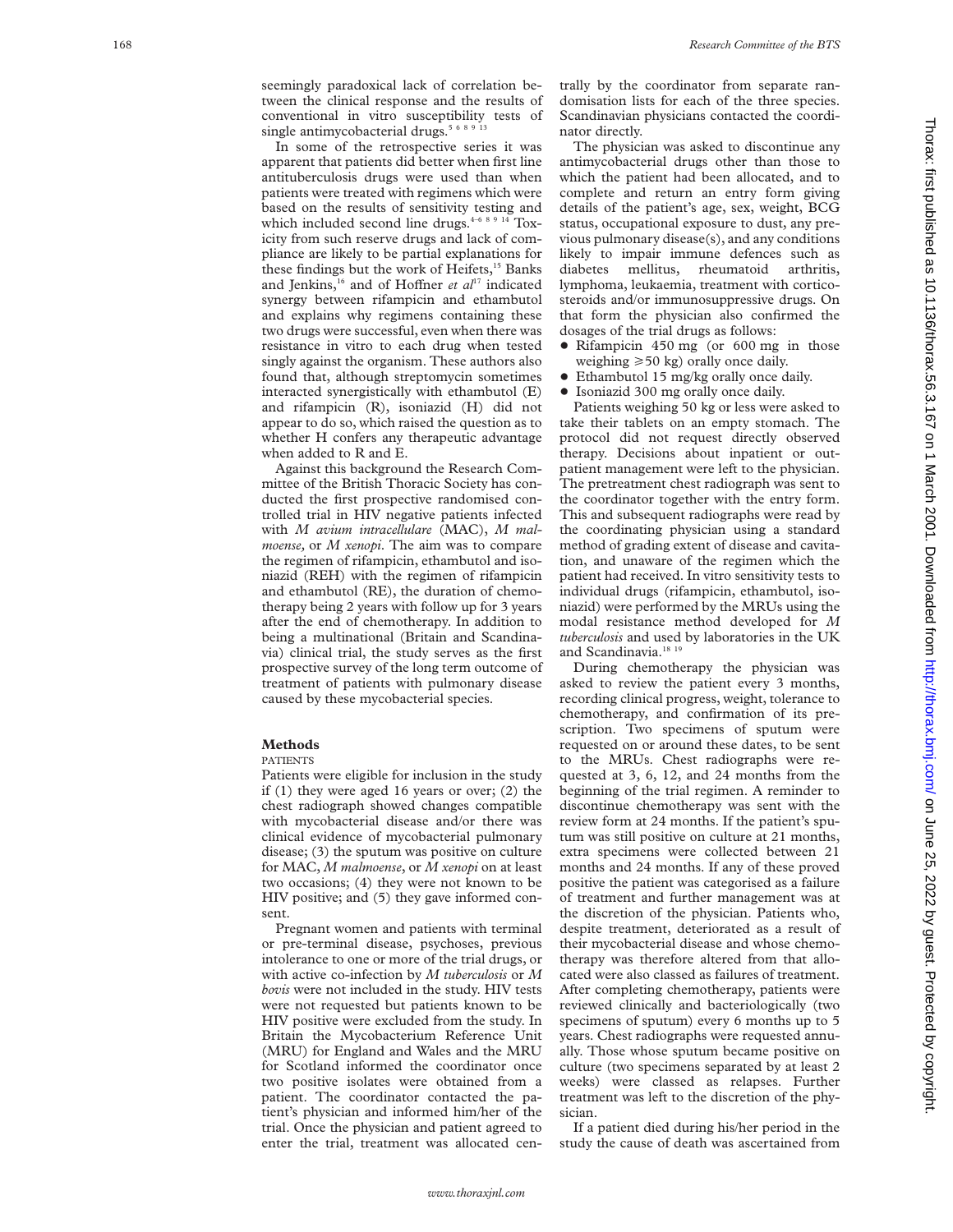*Table 1 Pretreatment characteristics of treatment groups*

|                                                 | M malmoense $(n=106)$ |             | $MAC (n=75)$ |             | $M$ xenopi (n=42) |             | All three species $(n=223)$ |               |
|-------------------------------------------------|-----------------------|-------------|--------------|-------------|-------------------|-------------|-----------------------------|---------------|
|                                                 | $RE(n=52)$            | $REH(n=54)$ | $RE(n=37)$   | $REH(n=38)$ | $RE(n=22)$        | $REH(n=20)$ | $RE(n=112)$                 | $REH (n=111)$ |
| Sex (M/F)                                       | 34/20                 | 29/24       | 21/16        | 19/19       | 18/4              | 14/6        | 71/41                       | 63/48         |
| Mean (SD) age (years)                           | 57.2(14.1)            | 58.4 (13.4) | 63.4(13.7)   | 65.1(11.2)  | 66.9(8.5)         | 62.6(13.7)  | 61.3(13.4)                  | 61.6(13.0)    |
| Previous lung disease(s)                        | 31                    | 27          | 21           | 25          | 14                | 14          | 66                          | 66            |
| Reduced immunity                                |                       |             |              |             |                   | 6           | 13                          | 18            |
| Exposure to dust                                |                       | 10          |              | 8           | 4                 |             | 19                          | 21            |
| BCG                                             |                       |             |              |             |                   |             | $\Omega$                    | 12            |
| Direct smear +ve                                | 28                    | 33          | 21           | 21          | 13                | 13          | 62                          | 67            |
| Cavitation                                      | 40                    | 38          | 21           | 25          | 19                | 15          | 80                          | 78            |
| $\geq 3$ zones                                  | 14                    | 14          | 13           | 11          | 8                 |             | 35                          | 32            |
| Other pulmonary diseases on<br>chest radiograph | 29                    | 26          | 18           | 22          | 14                | 13          | 61                          | 61            |

RE = rifampicin + ethambutol; REH = rifampicin + ethambutol + isoniazid.

the physician and/or general practitioner (GP) and/or report of the post-mortem examination. Using these data, deaths were classified by the coordinating physician as being caused either by opportunist mycobacterial pulmonary infection or not being so caused.

#### STATISTICAL ANALYSIS

Comparisons of the two randomised treatment groups have been undertaken for each of the mycobacterial subgroups and also for the total data set. The statistical methods applied are all standard, and the analysis was primarily undertaken using SAS Version 6.12 supplemented by EpiInfo Version 6.04c. There were no formal power calculations undertaken before the commencement of the trial, which is the first randomised controlled trial in this area of research. Recruitment took place over 5 years and the decision to stop recruiting was made independently of efficacy data, as a compromise between maximising trial input and financial constraints.

#### **Results**

Between 1 October 1987 and 31 December 1992, 141 physicians from England, Scotland and Wales, Denmark, Finland, Norway and Sweden entered 223 patients, 106 with disease caused by *M malmoense* (52 RE, 54 REH), 75 with MAC (37 RE, 38 REH), and 42 with *M xenopi* (22 RE, 20 REH). The RE and REH groups were not appreciably different in any of the following characteristics: mean age, sex distribution, exposure to dust, previous lung diseases, conditions likely to impair immune response, previous BCG vaccination, sputum smear positivity, radiological extent of disease, cavitation and other pulmonary diseases evident on the chest radiograph (table 1).

In 49 patients (24 RE and 25 REH; table 2) the protocol was not followed: 12 received treatment different from that allocated because of unwanted effects from E, six because of unwanted effects from H, four because of unwanted effects from  $R$ ; in the remaining 27 patients treatment varied from that allocated or was discontinued prematurely by the physician or GP (none because of HIV/AIDS) or the patient defaulted from follow up. In all of these respects there were no differences between the RE and REH groups neither within species nor overall.

For each species of opportunist mycobacteria there were no statistically significant differences between the RE and REH regimens in the number of deaths during the study (table 2). Overall there were 74 deaths (32 RE and 42 REH), a difference which was not significant at the 5% level  $(\chi^2 = 1.8, p=0.18, \text{odds ratio})$ (OR)=0.66, 95% CI 0.36 to 1.20). Of the 64 patients who died from causes other than mycobacterial disease, 20 died of respiratory failure, 13 of lung cancer, nine of pneumonia, eight of ischaemic heart disease, one of cor pulmonale, and seven of other causes (none due to AIDS or drug toxicity). In six patients the cause of death was uncertain.

Within each species the number of patients who died because of mycobacterial disease did not differ significantly between treatment groups, but when the three species were combined there were significantly fewer deaths resulting from mycobacterial disease in the RE group than in the REH group: 1% *v* 8% (Fisher's exact test, p=0.018, OR=0.10, exact 95% CI 0.00 to 0.76).

For *M malmoense* the numbers classified as failures of treatment and as relapses did not

*Table 2 Results during and after treatment*

|                                                                                   | M malmoense $(n=106)$ |                    | $MAC(n=75)$         |                   | $M$ xenopi (n=42) |                  | All three species                       |                   | Total         |
|-----------------------------------------------------------------------------------|-----------------------|--------------------|---------------------|-------------------|-------------------|------------------|-----------------------------------------|-------------------|---------------|
|                                                                                   | RE                    | <b>REH</b>         | RE                  | <b>REH</b>        | RE                | <b>REH</b>       | RE                                      | <b>REH</b>        |               |
| No entered                                                                        | 52                    | 54                 | 37                  | 38                | 22                | 20               | 112                                     | 111               | 223           |
| No deviated from protocol                                                         | $15^{1D}$             | $12^{1D}$          | 6                   | 8                 | 3                 |                  | $24^{1D}$                               | $25^{1D}$         | $49^{2D}$     |
| No of deaths from all causes                                                      | $12^{1W}$             | $15^{1R1W}$        | $Q^{3F}$            | $14^{2F1R}$       | $11^{1F}$         | $13^{1F}$        | $32^{4 \text{FIW}}$                     | $42^{3F2R1W}$     | $74^{7F2R2W}$ |
| No died because of mycobacteria                                                   |                       | $\mathbf{\hat{z}}$ | $\Omega$            | 3                 |                   |                  | $1*$                                    | $Q^*$             | 10            |
| No of failures of treatment and                                                   | $3 + 3(6)$            | $0 + 5(5)^{1D}$    | $7^{3D}+8$          | $4^{2D} + 2^{1D}$ | $2^{1D}$ + 2 (4)  | $1^{1D}$ + 0 (1) | $12^{4D} + 13$                          | $5^{3D} + 7^{1D}$ | $37^{9D}$     |
| relapses                                                                          |                       |                    | $(15)$ <sup>+</sup> | (6)               |                   |                  | $(25)$ <sup><math>\ddagger</math></sup> | (12)              |               |
| No who completed treatment as<br>allocated and were alive and<br>cured at 5 years | 20                    | 24                 | 10                  | 13                | 5                 | 2                | 35                                      | 39                | 74            |

 $\star$ p = 0.018 (Fisher's exact test);  $\frac{1}{2}$  (2=4.5; p=0.033;  $\frac{1}{2}$  (2=4.5; p=0.033

Superscripts show patients represented in other categories:  $\dot{W}$  = deviated from protocol; F = failure of treatment; R = relapse; d = death RE = rifampicin + ethambutol; REH = rifampicin + ethambutol + isoniazid.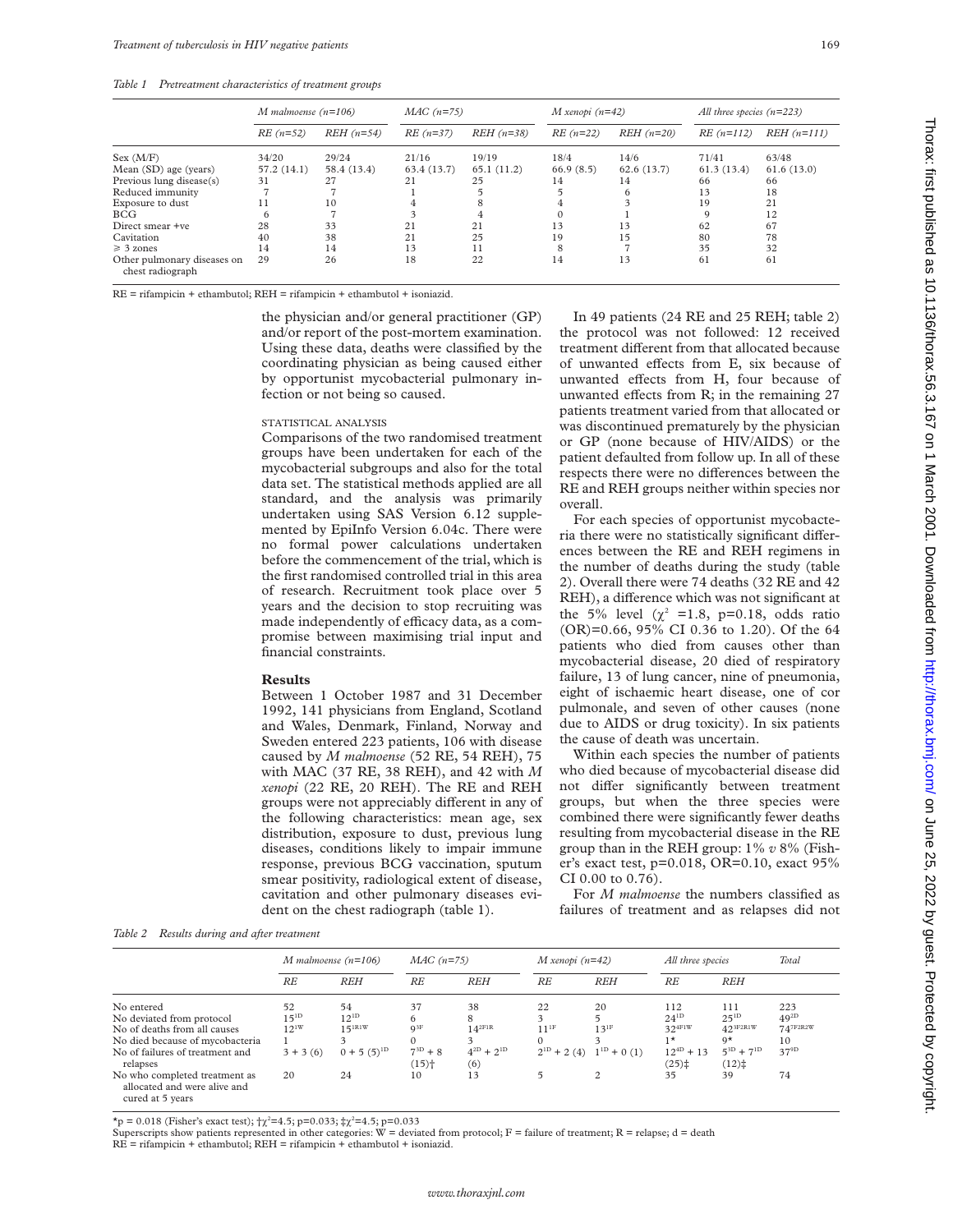| Drug susceptibility |     | $No$ (%) failures of<br>No of strains treatment and relapses |
|---------------------|-----|--------------------------------------------------------------|
| Rifampicin          |     |                                                              |
| Sensitive           | 58  | 8(14%)                                                       |
| Intermediate        | 3   | 1(33%)                                                       |
| Resistant           | 113 | 24(21%)                                                      |
| Ethambutol          |     |                                                              |
| Sensitive           | 101 | 15(15%)                                                      |
| Intermediate        | 10  | $3(30\%)$                                                    |
| Resistant           | 63  | 15(24%)                                                      |
| Isoniazid           |     |                                                              |
| Sensitive           | 1   | $\Omega$                                                     |
| Intermediate        | Ω   |                                                              |
| Resistant           | 83  | 12(14%)                                                      |

differ appreciably between the RE and REH groups, but in patients with MAC there were fewer failures of treatment/relapses in the REH group  $(\chi^2 = 4.5; p=0.033)$ . For *M xenopi* there was a trend in favour of REH but this did not reach statistical significance  $(p=0.41)$ . When all RE failures/relapses (22%) were compared with all REH failures/relapses (11%), a significant difference emerged in favour of REH ( $\chi^2$ = 4.5; p=0.033). The differences between those classified as alive and cured were not significant at the 5% level, neither within species nor for RE versus REH overall.

Pretreatment susceptibility results were available for R in 174, E in 174, and for H in 84 strains. There was no correlation between failure of treatment/relapse and in vitro resistance nor between cure and in vitro sensitivity (table 3).

Clinical progress, weight gain, and radiological improvement did not differ between RE and REH groups for any of the three species, nor when the three species were combined. Records of clinical progress were available from 1707 clinical encounters during and after treatment: in 88% these records indicated satisfactory clinical progress. Unsatisfactory progress was recorded on 12% of occasions but only a third of these were attributed to the opportunist mycobacterial lung disease. Mean (SD) weight gain to 5 years was 1.16 (6.96) kg by which time 25% of those with a complete series of chest radiographs showed closure of cavities and/or reduction in the extent of disease.

In order to provide overall outcome data for each species, the two treatment groups were combined within each species (table 4). Disease caused by *M xenopi* was associated with the highest 5 year mortality. MAC was more difficult to eradicate than the other two species. More patients with *M malmoense* were alive and cured at the end of 5 years than with the other two species.

# **Discussion**

This is the first randomised trial of the treatment of pulmonary disease caused by opportunist mycobacteria. It is unique, not only in this respect, but also as the first large long term prospective survey of these conditions. It has demonstrated that a simple, relatively non-toxic, regimen can achieve results as good as any previously described with regimens which contained five or six drugs and were not well tolerated.

In the reports of some of the retrospective studies attention has been drawn to the fact that the in vivo response did not appear to be related to the results of in vitro susceptibility tests in the way that it is for *M tuberculosis* . 4–6 8 9 13 14 This prospective, relatively large, study has confirmed that the results of such tests, using single antimycobacterial drugs and performed by the standard modal resistance technique,<sup>18 19</sup> do not predict the clinical and bacteriological response. Until levels of in vitro resistance that correlate with clinical outcome are defined, giving in vitro susceptibility results to clinicians is likely to confuse treatment rather than aid it. Laboratories may well wish to rethink not only how they report the results to the clinicians, but also how they perform the tests.

Although for each species the difference between the RE and REH regimens in respect of deaths caused by the opportunist mycobacteria, favouring the RE group, did not reach statistical significance, when all three species were combined RE emerged as the superior regimen on this criterion. However, this difference must be interpreted with caution: attributing the cause of death was a matter of judgement between the coordinating physician, the patient's physician and/or GP, none of whom was blind to the treatment received by the patient when deciding cause of death. Precise decisions about cause of death are not always easy and in some instances there will be an element of subjective judgement. When the regimens were compared according to the more objective outcome measure "failure of treatment/relapse", the overall difference went the other way, favouring the REH group rather than the RE group (p=0.033). This emerged particularly for the patients with MAC in whom REH was significantly superior to RE, whereas in those with *M xenopi* or *M* malmoense the differences were not statistically significant. The results of this trial indicate that isoniazid has little or no place in the treatment of *M xenopi* or *M malmoense*. It is of use in MAC but, in view of the possibility that it might be associated with a higher death rate,

*Table 4 Outcome at 5 years of treatment of M malmoense, MAC, and M xenopi for 2 years with RE or REH*

| Outcome                         | M malmoense<br>$(n=106)$ | MAC<br>$(n=75)$ | M xenopi<br>$(n=42)$ | All 3 species<br>$(n=223)$ | $p$ value* |
|---------------------------------|--------------------------|-----------------|----------------------|----------------------------|------------|
| Deviated from protocol          | 25%                      | 19%             | 19%                  | 22%                        | 0.51       |
| Died (all causes)               | 25%                      | 31%             | 57%                  | 33%                        | 0.001      |
| Died because of mycobacteria    | 4%                       | 4%              | 7%                   | 4%                         | 0.65       |
| Failure of treatment or relapse | $10\%$                   | 28%             | 12%                  | 17%                        | 0.004      |
| Alive and cured                 | 42%                      | 31%             | 17%                  | 33%                        | 0.015      |

\*The percentages in each column do not add up to 100% because some patients fell into more than one category. An overall significance test is therefore not possible and for each row the  $\chi^2$  significance test compares the three percentages.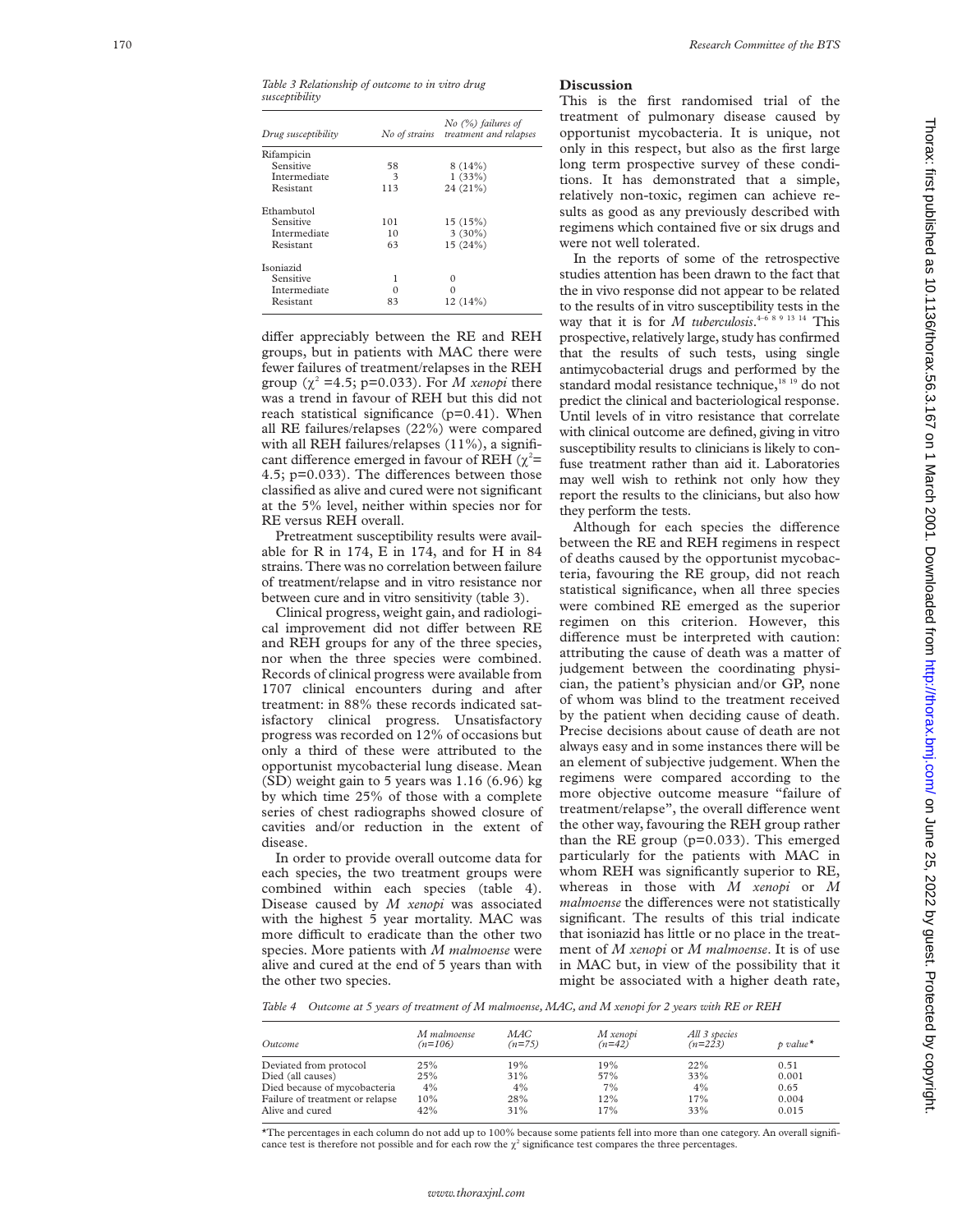perhaps it should only be added if RE is failing to render the sputum negative on culture.

The results of treatment compared favourably with those reported in the retrospective studies in the literature, $1-11$  13 14 20 although neither regimen produced high cure rates. The relatively high death rates and failure/relapse rates we have found may be partially explained by the age of the patients and the high prevalence of pre-existing clinical and/or radiological lung disease, all factors which might reduce the patient's response to the infection. Relatively few patients were unable to tolerate treatment because of unwanted effects of the drugs, in contrast to the high intolerance rates reported in studies where second line or third line antimycobacterial drugs had been used because of the results of in vitro susceptibility tests.4 5 10 20 Failure/relapse rates for MAC were less than those observed by Huang *et al*<sup>20</sup> and were also less than those reported by Dutt and Stead who used five drugs ± surgery.3 Hunter *et al*, reporting results of regimens containing REH or streptomycin, PAS and H, obtained results much like ours.4 For *M malmoense* the results were little different from those reported by Banks *et al*<sup>5</sup> and by France *et al*<sup>6</sup> for regimens containing ER, but were better than the results they found with second or third line drugs. *M xenopi* infection was associated with high overall mortality in this trial as it was in the previous reports, although only 7% of deaths were attributed to the organism compared with  $10-20\%$  in the earlier series. $\degree$ 

While the trial was in progress the macrolide and quinolone agents clarithromycin and ciprofloxacin were shown to have in vitro activity against opportunist mycobacteria.<sup>21-23</sup> There have been reports of their efficacy in vivo, $21\frac{24-28}{5}$ but randomised clinical trials which demonstrate efficacy have only been reported for MAC disease in HIV positive patients.<sup>29-31</sup> The Research Committee of the BTS is currently conducting a further multicentre randomised trial to assess the value of clarithromycin and of ciprofloxacin in the treatment of pulmonary disease in HIV negative patients; a regimen of 2 years of rifampicin, ethambutol, and clarithromycin is being compared with 2 years of rifampicin, ethambutol, and ciprofloxacin. In addition, there is an optional arm where patients can be further randomised to receive immunotherapy with *M vaccae* (SRL 172) or to no immunotherapy. That study, as the one reported here, will use the hard end points of death, failure of treatment, and relapse rather than the surrogate measures of outcome reported in recent uncontrolled studies.<sup>27</sup> <sup>28</sup> It is hoped that these new regimens will improve cure rates but, in the meantime, the evidence from this study indicates that a regimen of RE for 2 years offers a better chance of successful outcome in patients with *M malmoense* or *M xenopi* than REH for 2 years. For those with MAC the addition of H will reduce failure/relapse rates but this three drug regimen may possibly be associated with an increased death rate. The final results of this randomised controlled trial will allow the Joint Tuberculosis Committee to reclassify the relevant recommendations in the 1999 guidelines

on management of opportunist mycobacterial infections from grade B to grade A.<sup>32</sup>

The Research Committee of the British Thoracic Society would like to thank the 141 physicians and staff from Britain and Scandinavia and the staff of the Mycobacterium Reference Laboratories for their participation: without their efforts the<br>study would not have been possible. The study was coordinated<br>by a Sub-Committee of the Research Committee whose members were: Drs P A Jenkins (Chairman), J Banks, I A Campbell (Co-ordinating Physician and Compiler of the Report), R J Prescott (Statistician), and A P Smith. The study was coordinated by Elizabeth Lyons and was supported by an unrestricted grant from Ciba Geigy. Conflicts of interest: none.

- 1 Yeager H, Raleigh J W. Pulmonary disease due to *Mycobac-*
- *terium intracellulare. Am Rev Respir Dis* 1973;**108**:547–52. 2 Rosenzweig DY. Pulmonary mycobacterial infections due to *Mycobacterium intracellulare-avium* complex. *Chest* 1979;**75**: 115–9.
- 3 Dutt AK, Stead WW. Long-term results of medical treatment in *Mycobacterium intracellulare* infection. *Am J Med* 1979;**67**:449–53.
- 4 Hunter AM, Campbell IA , Jenkins PA, et al. Treatment of pulmonary infections caused by mycobacteria of the *Mycobacterium avium intracellulare* complex. *Thorax* 1981;**36**:
- 326–9. 5 Banks J, Jenkins PA, Smith AP. Pulmonary infection with *Mycobacterium malmoense*: a review of treatment and response. *Tubercle* 1985;**66**:197–203.
- 6 France AJ, McLeod DT, Calder MA, *et al*. *Mycobacterium malmoense* infections in Scotland: an increasing problem. *Thorax* 1987;**42**:593–5.
- 7 Costrini AM, Mahler DA, Gross WM, *et al*. Clinical and roentgenographic features of nosocomial pulmonary dis-ease due to *Mycobacterium xenopi. Am Rev Respir Dis* 1981; **123**:104–9.
- 8 Smith MJ, Citron KM. Clinical review of pulmonary disease caused by *Mycobacterium xenopi*. *Thorax* 1983;**38**:373–7.
- 9 Banks J, Hunter AM, Campbell IA, *et al*. Pulmonary infec-tion with *Mycobacterium xenopi*: review of treatment and response. *Thorax* 1984;**39**:376–82.
- 10 Contreras MA, Cheung OT, Sanders DE, *et al*. Pulmonary infection with non-tuberculous mycobacteria. *Am Rev*
- 11 Heurlin N, Petrini B. Treatment of non-tuberculous mycobacterial infections in patients without AIDS. *Scand J Infect*
- 12 American Thoracic Society. Diagnosis and treatment of diseases caused by non-tuberculous mycobacteria. *Am J Respir Crit Care Med* 1997;**156**: S1–25.
- 13 Bates JH. A study of pulmonary disease associated with mycobacteria other than *Mycobacterium tuberculosis*: clinical characteristics. *Am Rev Respir Dis* 1969;96:1151-7. Etzkorn ET, Aldarondo S, McAllister CK, *et al.* Medical
- therapy of *Mycobacterium avium-intracellulare* pulmonary
- 15 Heifets LB. Synergistic effect of rifampicin, streptomycin, ethionamide and ethambutol on *Mycobacterium intracellulare*. *Am Rev Respir Dis* 1982;**125**:43–8.
- Banks J, Jenkins PA. Combined versus single antituberculosis drugs on the in vitro sensitivity patterns of non-tuberculous mycobacteria. *Thorax* 1987;**42**:838–42.
- 17 Hoffner SE, Svenson SB, Kallenius G. Synergistic effects of anti-mycobacterial drug combinations on *Mycobacterium avium* complex determined radiometrically in liquid
- medium. *Eur J Clin Microbiol* 1987;**6**:530–5.<br>
18 Marks J. The design of sensitivity tests on tubercle bacilli.<br> *Tubercle* 1961;**42**:314–6.<br>
19 Marks J. A system for the examination of tubercle bacilli and
- other mycobacteria. *Tubercle* 1976;**57**:205–7. 20 Huang JH, Kao PN, Adi V, *et al*. *Mycobacterium avium-*
- *intracellulare* pulmonary infection in HIV-negative patients without pre-existing lung disease. *Chest* 1999;**115**:1033–40. 21 Fernandes PB, Hardy DJ, McDaniel D, *et al*. In vitro and in
- vivo activities of clarithromycin against *Mycobacterium avium*. *Antimicrob Agents Chemother* 1989;**33**:1531–4.
- 22 Gay JD, De Young DR, Roberts DG. In vitro activities of norfloxacin and ciprofloxacin against *Mycobacterium tuberculosis*, *M avium* complex, *M chelonei*, *M fortuitum* and *M*
- *kansasii*. *Antimicrob Agents Chemother* 1984;**26**:94–6. 23 Leysen DC, Haemers A, Pattyn SR. Mycobacteria and the
- new quinolones. *Antimicrob Agents Chemother* 1989;33:1-5.<br>24 Hoffner SE, Hjelm U, Kallenius G. Susceptibility of *Mycobacterium malmoense* to anti-mycobacterial drugs and drug combinations. *Antimicrob Agents Chemother* 1993;**37**:1285.
- 25 Dautzenberg B, Piperno D, Diot P, *et al*. Clarithromycin in the treatment of *Mycobacterium avium* lung infections in patients without AIDS. *Chest* 1995;**107**:1035–40.
- 26 Wallace RJ, Brown BA, Griffith DE, *et al.* Clarithromycin regimens for pulmonary *Mycobacterium avium* complex: the first 50 patients. *Am J Respir Crit Care Med* 1996;**153**: 1766–72.<br>27 Tanaka E, Kimoto T, Tsuyuguchi K, *et al.* Effect of
- clarithromycin regimen for *Mycobacterium avium* complex pulmonary disease. *Am J Respir Crit Care Med* 1999;**160**: 866–72.
- 28 Griffith DE, Brown BA, Cegielski P, et al. Early results (at 6 months) with intermittent clarithromycin, including regi-mens for lung disease due to *Mycobacterium avium* complex. *Clin Infect Dis* 2000;**30**:288–92.